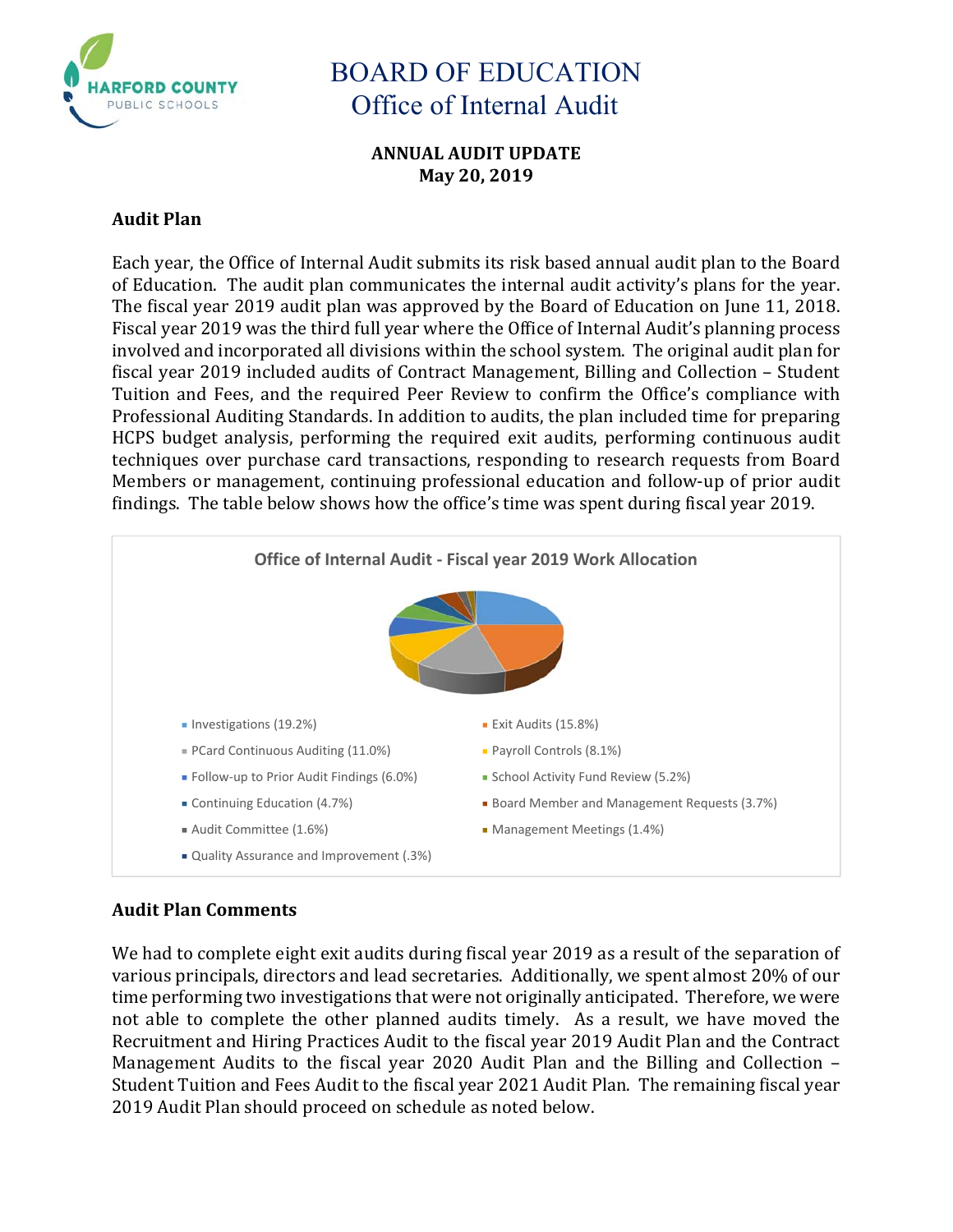

#### **ANNUAL AUDIT UPDATE May 20, 2019**

The table below depicts audits from the Fiscal Year 2018 Audit Plan that were or will be completed during Fiscal Year 2019.

#### **Project Status Date Completed Objectives** and **Results** 2018 School Activity Fund Audits Completed December 2018 Perform Data Analytic Techniques of the School Activity Fund Accounts. We performed a confirmation of Picture Commission Checks at all schools during Fiscal Year 2018. There was 1 recommendation resulting from this report. Furthermore, this review prompted us to review another school where we found questionable transactions. There were 9 recommendations resulting from this report. 2018 Procurement Card Transaction Review Completed February 2019 Perform continuous audits of procurement card transactions for FY2018. There were 5 recommendations resulting from this report. 2018 Follow-up to Prior Audit Findings Completed September 2018 Review of the remediation status of prior audit findings and preparation of a summary report for the Board of Education. 2018 Payroll Controls In Progress July 2019 Confirm that controls are sufficient and effective to ensure that payroll calculations, time entry, leave balances, benefit deductions and leave payouts are correct.

#### **FISCAL YEAR 2018 AUDIT PLAN**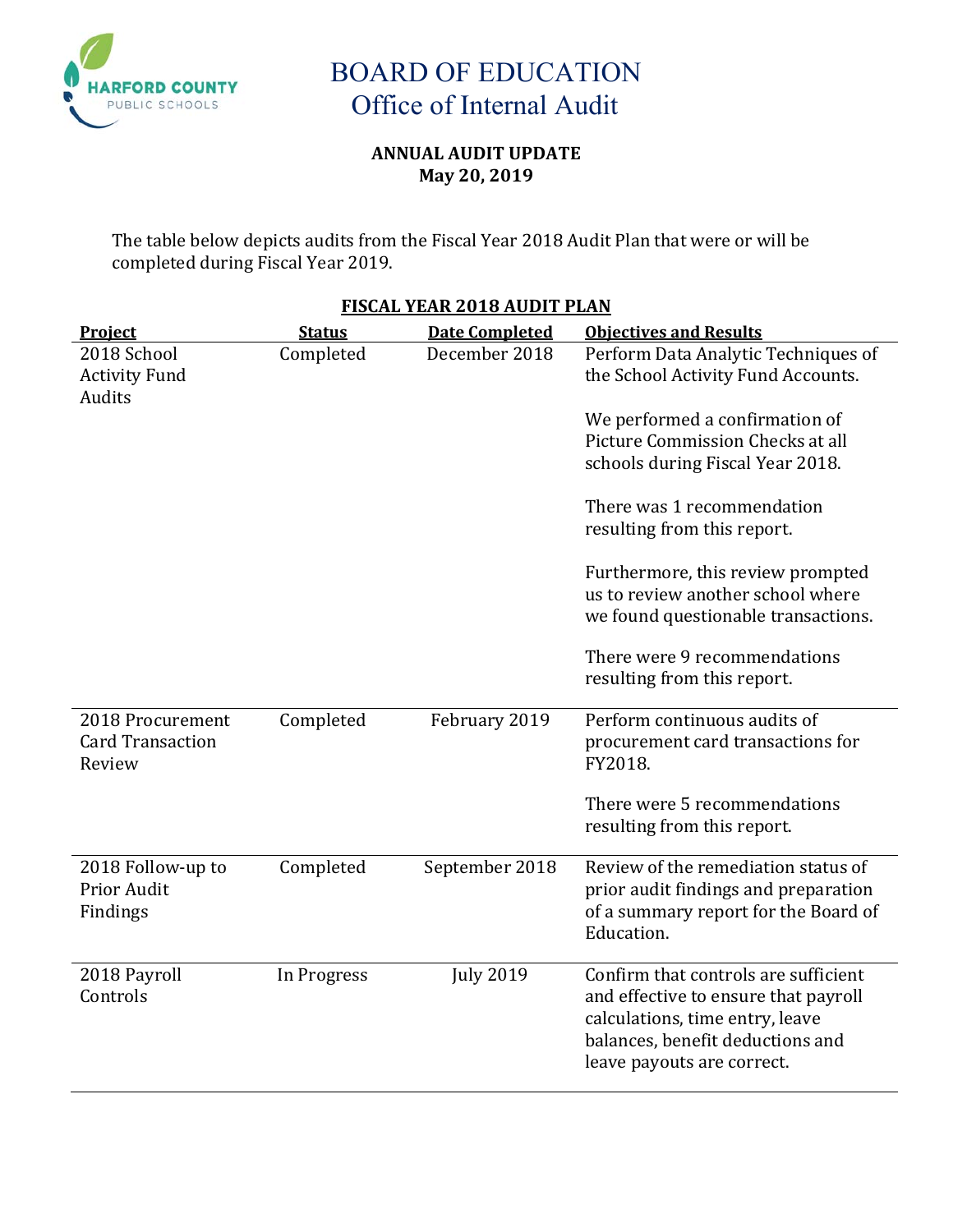

### **ANNUAL AUDIT UPDATE May 20, 2019**

| <b>Project</b>                    | <b>Status</b> | <b>Date Completed</b> | <b>Objectives and Results</b>                                               |
|-----------------------------------|---------------|-----------------------|-----------------------------------------------------------------------------|
| 2018 Accounts<br>Payable Controls | In Progress   | August 2019           | Determine if all applicable guidelines<br>were followed for HCPS purchases. |

The table below depicts the status of each audit that was on the Fiscal Year 2019 Audit Plan.

| <b>FY2019 AUDIT PLAN</b>                                |                    |                              |                                                                                                                                   |  |  |  |
|---------------------------------------------------------|--------------------|------------------------------|-----------------------------------------------------------------------------------------------------------------------------------|--|--|--|
| <b>Project</b>                                          | <b>Status</b>      | <b>Date Completed</b>        | <b>Objectives and Results</b>                                                                                                     |  |  |  |
| <b>School Activity</b><br><b>Fund Audits</b>            | <b>Not Started</b> | September 2019               | Perform various audit techniques to<br>ensure compliance with the policies<br>and procedures.                                     |  |  |  |
| <b>HCPS Budget</b><br>Analysis                          | In Progress        | May 2019                     | Perform an analysis of the FY2020<br>Board's HCPS budget.                                                                         |  |  |  |
| <b>Procurement Card</b><br>Transaction<br>Review        | In Progress        | Continuous                   | Perform continuous audits of<br>procurement card transactions for<br>FY2019.                                                      |  |  |  |
| Follow-up to Prior<br><b>Audit Findings</b>             | In Progress        | <b>July 2019</b>             | Review of the remediation status of<br>prior audit findings and preparation of<br>a summary report for the Board of<br>Education. |  |  |  |
| 2019 Financial<br><b>Statement Audits</b><br>for FY2018 | Complete           | October and<br>December 2018 | General coordination related to<br>ensuring that the required Financial<br>Statement Audit and Single Audit are<br>completed.     |  |  |  |
|                                                         |                    |                              | The Financial Statement Audit and<br>Single Audit Report were completed<br>and issued in October and December<br>2018.            |  |  |  |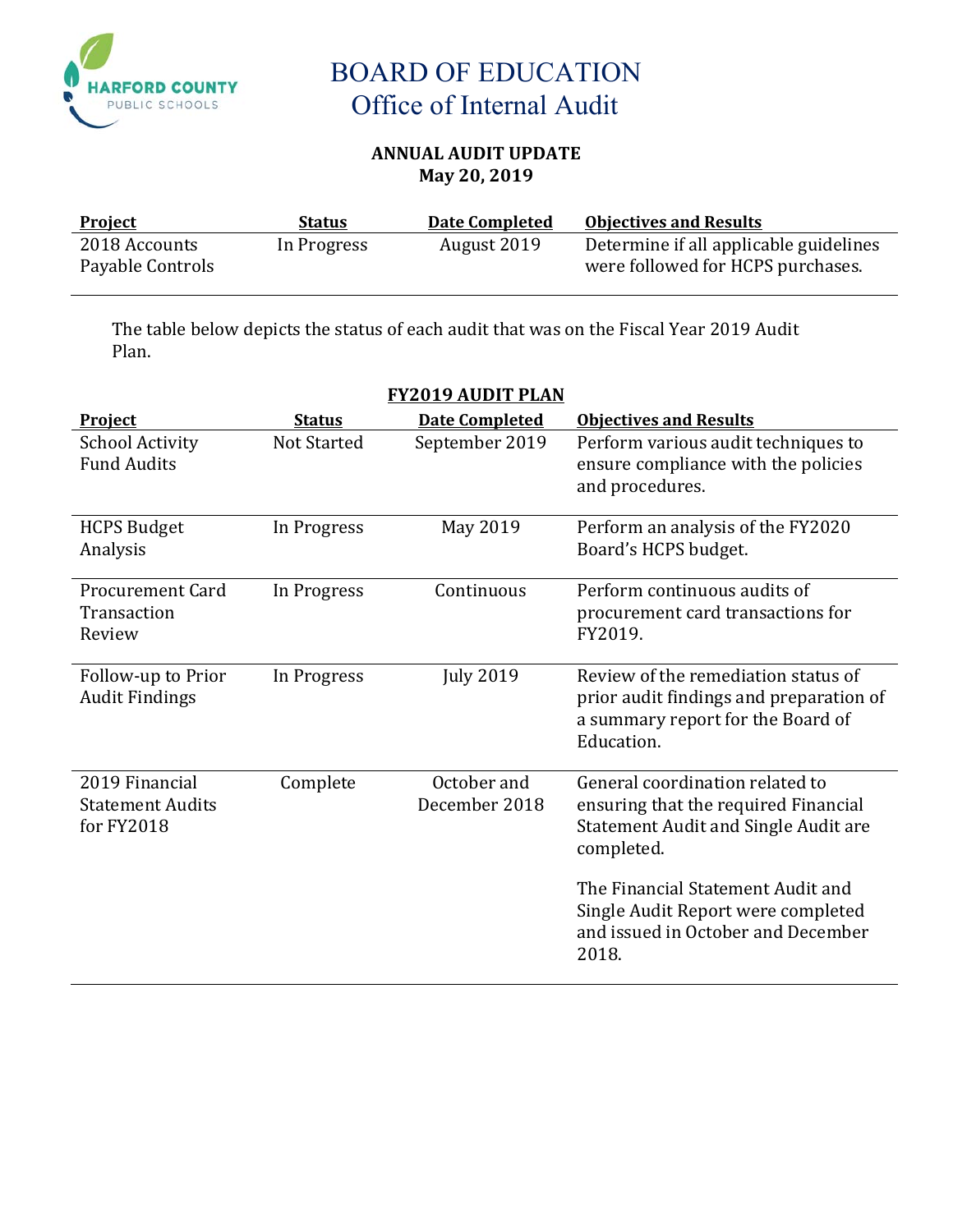

### **ANNUAL AUDIT UPDATE May 20, 2019**

| <b>Project</b>         | <b>Status</b>      | <b>Date Completed</b> | <b>Objectives and Results</b>         |
|------------------------|--------------------|-----------------------|---------------------------------------|
| 2019 Recruitment       | <b>Not Started</b> | August 2019           | Determine if controls are adequate to |
| and Hiring             |                    |                       | ensure that recruitments were         |
| Practices              |                    |                       | performed in accordance with the      |
|                        |                    |                       | Board Policies and Procedures.        |
| <b>MOVED FROM</b>      |                    |                       | Additionally, ensure job descriptions |
| FY2018 AUDIT           |                    |                       | and classifications are consistent    |
| <b>PLAN</b>            |                    |                       | throughout the system.                |
| 2019 Peer Review       | Requested Audit    | <b>July 2019</b>      | IIA Professional Standards and GAO    |
| of the Office of       | from ALGA          |                       | Yellow Book standards require an      |
| <b>Internal Audit</b>  |                    |                       | evaluation of the Office's Compliance |
|                        |                    |                       | with those standards. Standards       |
|                        |                    |                       | require an external peer review to be |
|                        |                    |                       | completed every three years.          |
| 2020 Contract          | <b>Not Started</b> | May 2020              | Determine if contracts are being      |
| Management             |                    |                       | appropriately monitored to ensure     |
| (Commodities and       |                    |                       | compliance with HCPS policies and     |
| General Services)      |                    |                       | contract terms.                       |
| MOVED TO FY2020        |                    |                       |                                       |
| <b>AUDIT PLAN</b>      |                    |                       |                                       |
| 2020 Contract          | <b>Not Started</b> | <b>May 2020</b>       | Determine if contracts are being      |
| Management             |                    |                       | appropriately monitored to ensure     |
| (Legal and             |                    |                       | compliance with HCPS policies and     |
| Professional           |                    |                       | contract terms.                       |
| Service Contracts)     |                    |                       |                                       |
| MOVED TO FY2020        |                    |                       |                                       |
| <b>AUDIT PLAN</b>      |                    |                       |                                       |
| Billing and            | Not Started        | October 2020          | Confirm that controls are adequate to |
| Collection -           |                    |                       | ensure that students are billed the   |
| <b>Student Tuition</b> |                    |                       | correct amount and revenue is         |
| and Fees               |                    |                       | collected.                            |
| MOVED TO FY2021        |                    |                       |                                       |
| <b>ANTICIPATED</b>     |                    |                       |                                       |
| <b>AUDIT PLAN</b>      |                    |                       |                                       |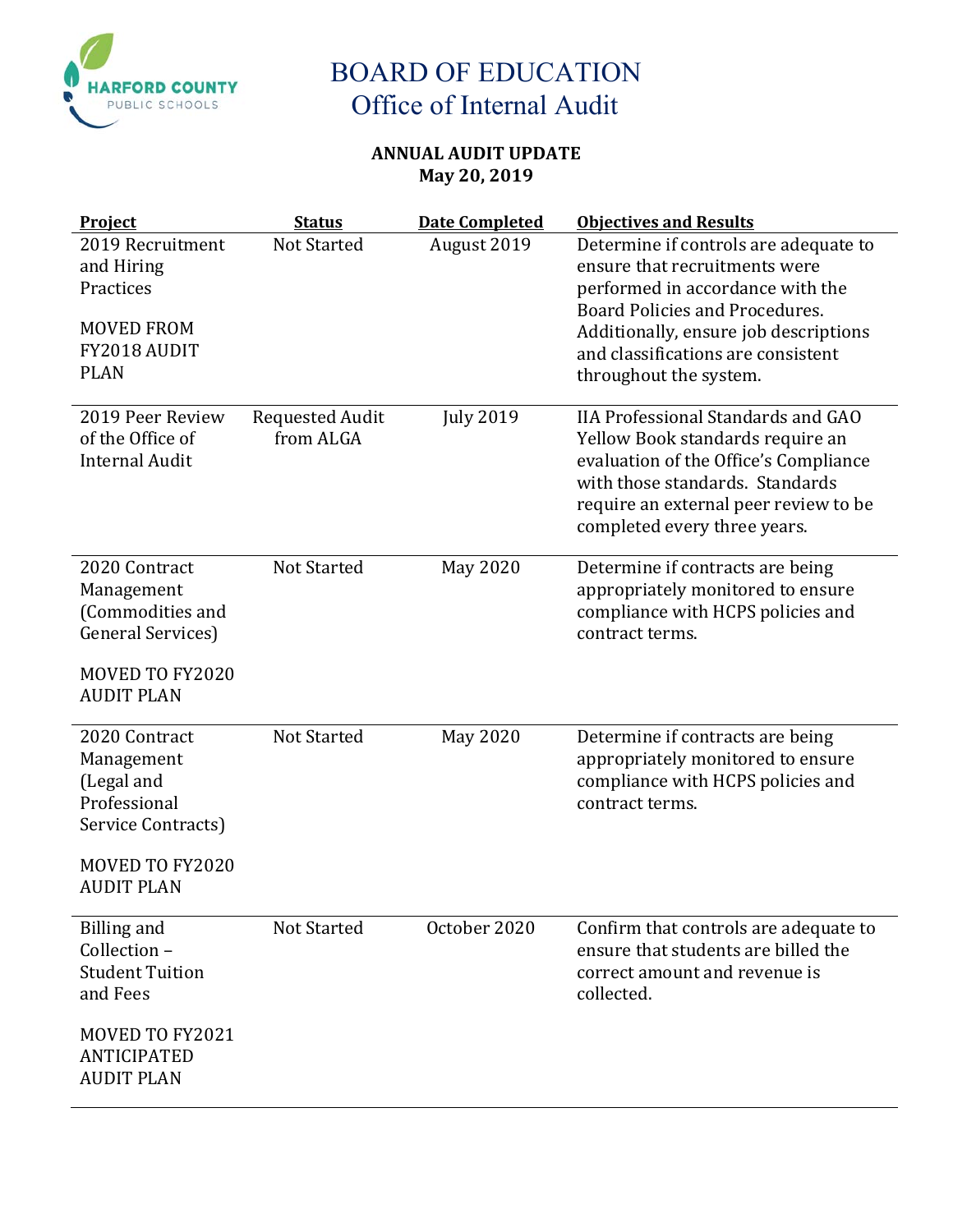

### **ANNUAL AUDIT UPDATE May 20, 2019**

| <b>Project</b>   | <b>Status</b>         | <b>Date Completed</b> | <b>Objectives and Results</b>                  |
|------------------|-----------------------|-----------------------|------------------------------------------------|
| Exit Audits -    | Complete              | May 2019              | As required in the Charter, upon               |
| Principals, Lead |                       |                       | resignation or removal of a principal or       |
| Secretaries and  | Southampton           |                       | custodian of student activity funds (lead      |
| Department Heads | Middle School-        |                       | secretary), the Internal Auditor shall cause   |
|                  | <b>Lead Secretary</b> |                       | an audit and investigation to be made of       |
|                  | Superintendent        |                       | any accounts maintained by that<br>individual. |
|                  | Chief of              |                       | There were a total of 28 recommendations       |
|                  | Administration        |                       | resulting from the 8 exit audits.              |
|                  |                       |                       |                                                |
|                  | Executive             |                       |                                                |
|                  | Director of           |                       |                                                |
|                  | Elementary            |                       |                                                |
|                  | School                |                       |                                                |
|                  | Instruction and       |                       |                                                |
|                  | Performance           |                       |                                                |
|                  | C. Milton Wright -    |                       |                                                |
|                  | <b>Lead Secretary</b> |                       |                                                |
|                  |                       |                       |                                                |
|                  | Edgewood Middle       |                       |                                                |
|                  | - Lead Secretary      |                       |                                                |
|                  | William Paca /        |                       |                                                |
|                  | Old Post Rd           |                       |                                                |
|                  | Elementary-           |                       |                                                |
|                  | <b>Lead Secretary</b> |                       |                                                |
|                  |                       |                       |                                                |
|                  | North Bend            |                       |                                                |
|                  | Elementary            |                       |                                                |
|                  | School - Lead         |                       |                                                |
|                  | Secretary             |                       |                                                |
|                  |                       |                       |                                                |

### **Audit Committee**

The Committee last met on March 20, 2019. The next meeting will be held Wednesday, June 26, 2019 at 4:30pm in the Board Executive Conference Room.